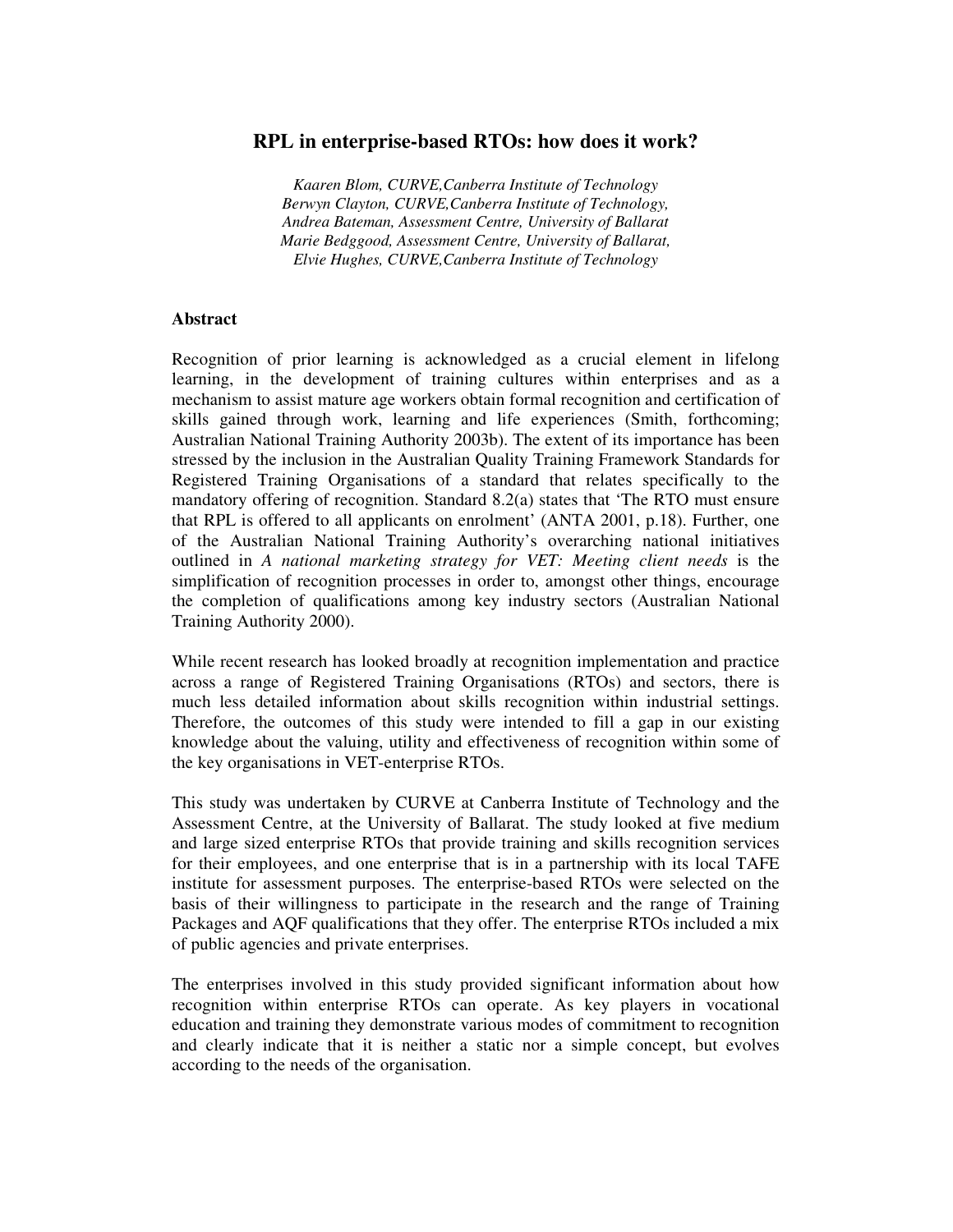### **Introduction**

This research is the third in a series of recent research into RPL in the Australian VET sector. *Giving Credit* (Bateman & Knight) and *Recognition of Prior Learning in the vocational education and training sector*, unpublished*,* (ANTA) were presented at the 2003 AVETRA conference. Where this research differs to previous research is that it looks at RPL in enterprise-based registered training organisations.

It was anticipated that an in-depth examination of recognition within enterprise-based RTOs would elicit detailed data about the marketing and materials used to raise employee awareness and interest in recognition; the procedures employed to support workers through the recognition process and any strategies they use to ensure recognition is both accessible and equitable. This study also sought to investigate employer and employee expectations and experiences with recognition, including what value they place upon the process and any dispositional and organisational barriers and facilitators that they see may encourage or discourage engagement with recognition in their enterprises.

### **Literature review**

Internationally, the process of formally recognising skills and knowledge gained through previous learning, work, training and other experience, known in Australia as recognition of prior learning, has a diversity of nomenclature, including accreditation of prior learning or accreditation of prior experiential learning (United Kingdom and European Union), prior learning assessment and recognition or workplace prior learning and recognition (Canada) and recognition of prior learning (South Africa and New Zealand). In the majority of these countries, the process is directed at the assessment of an individual's prior learning, work and other experience in order to gain access to formal education or training. In both Scotland and Canada, as in Australia, recognition has been extended to the workplace and to the provision of opportunities for employees to have their skills gained through formal, non-formal and informal learning formally recognised.

In the Australian literature on education and training, the concept of skills recognition has been clouded by a degree of dispute (Wheelahan et al 2002b; Bateman & Knight 2003; Smith, forthcoming) that has largely centred on the inclusion or exclusion of credit transfer in the process and assumptions about the differences between recognition of prior learning and recognition of current competencies (Wheelahan et al 2002a; Kirkwood & Kearney 1998 as cited in Bateman & Knight 2003). In documenting the debate, Bateman and Knight (2003) note the changing views over time, and suggest that with the implementation of Training Packages and the Australian Quality Training Framework both prior learning and current competencies are encapsulated within a single framework of recognition.

A number of comprehensive studies have examined the implementation of skills recognition in Australia. In most instances, however, these have focused upon its application and uptake in educational settings and very little research has been undertaken on skills recognition within enterprise-based training environments.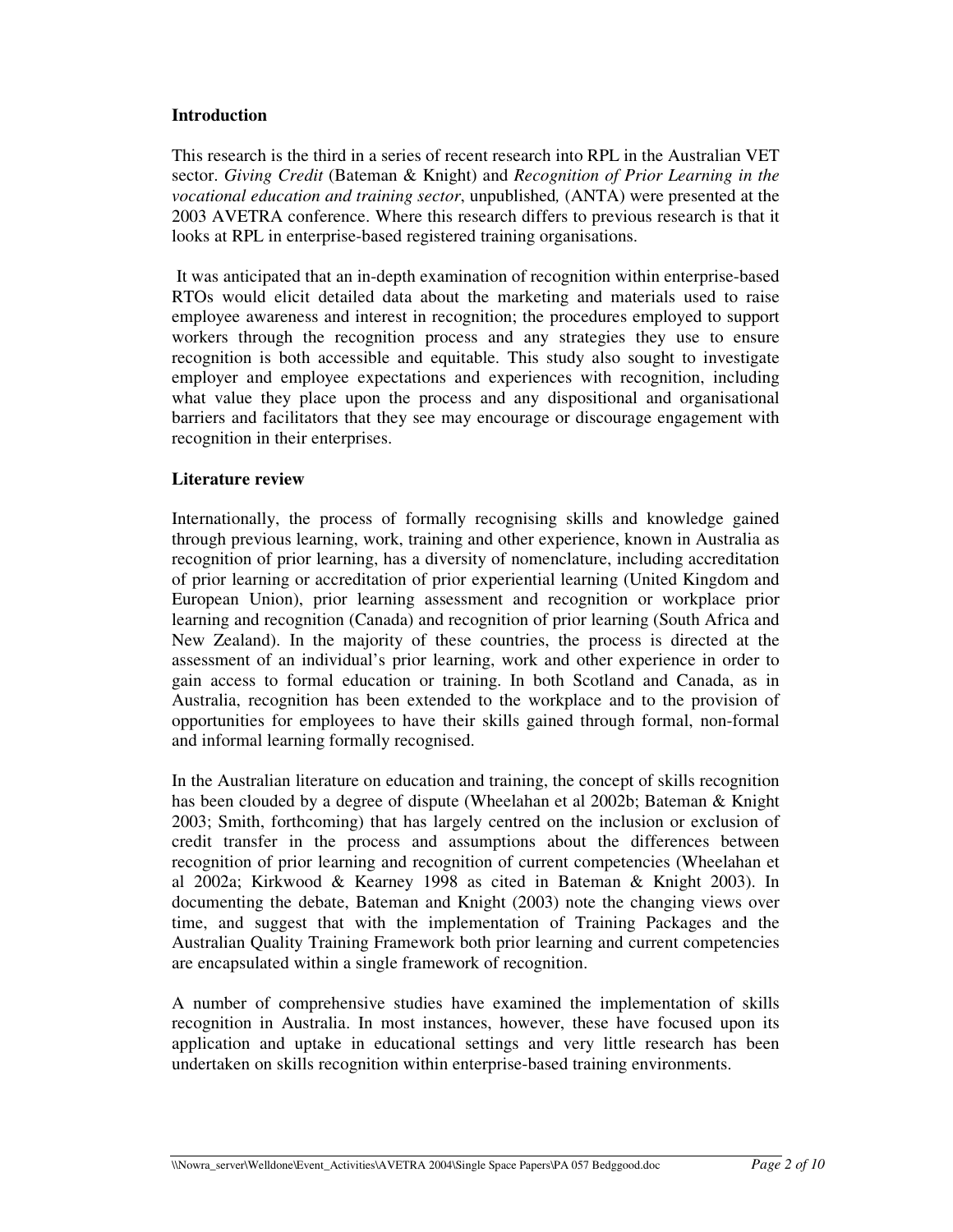Much of the literature concentrates upon the benefits that can be gained by acknowledging skills previously gained and on the barriers that impede ready uptake by potential applicants.

Commonly cited benefits for enterprises are that less time is spent in unnecessary training, that training can be better targeted because strengths and weaknesses are identified through the assessment process and the end product is a better qualified enterprise workforce. Additionally, it is suggested that the process provides employers with clear indications of existing skill sets, provides them with the opportunity to maximise employee potential and supports the implementation of workplace change.

Despite the obvious benefits associated with skills recognition, it is evident from the literature that there are a number of barriers that deter learners from engaging in the process. A general lack of awareness about its availability, the complexity and seeming complexity of the process that it entails, the time required to collect evidence and the lack of clarity of the language used in promoting skills recognition have all been identified as inhibiting more extensive uptake. To overcome these barriers, the literature emphasises the importance of extensive promotion and support for those learners who seek to have their formal, non-formal and informal skills and knowledge recognised.

### **Research method**

Given the focus of the research and the nature of the research questions, a qualitative research method was employed in the study. A semi-structured interview approach was adopted as this allowed the development of pre-planned questions, but did not preclude deeper probing and clarification of responses and evaluative comments during interview.

At the same time, an extensive review of the literature on skills recognition in vocational education and training in Australia and overseas was undertaken.

A project reference group with expertise in recognition supported the project and provided valuable insights and suggestions about the shape and content of the study.

Six enterprises were invited to participate in this research. These were the Defence Learning Services Network, the Centrelink Virtual College, Santos, Telstra, and two organisations known in this report as the 'Emergency Services Agency' and the 'Public Utilities Company.' All enterprises are medium to large organisations with large workforces, often dispersed across Australia. All but Santos are RTOs delivering training package qualifications under the Australian Qualifications Framework ranging from lower level certificates to diplomas and advanced diplomas. In contrast, Santos delivers customised training based on its own enterprise standards, and has elected to enter into a formal partnership with South East Gippsland TAFE for purposes of training and assessment, rather than to become an RTO itself.

In line with emerging concerns about privacy, permission was sought from the chief executive officer of each enterprise-based RTO regarding their organisation's involvement and whether it was appropriate that their organisation be named in the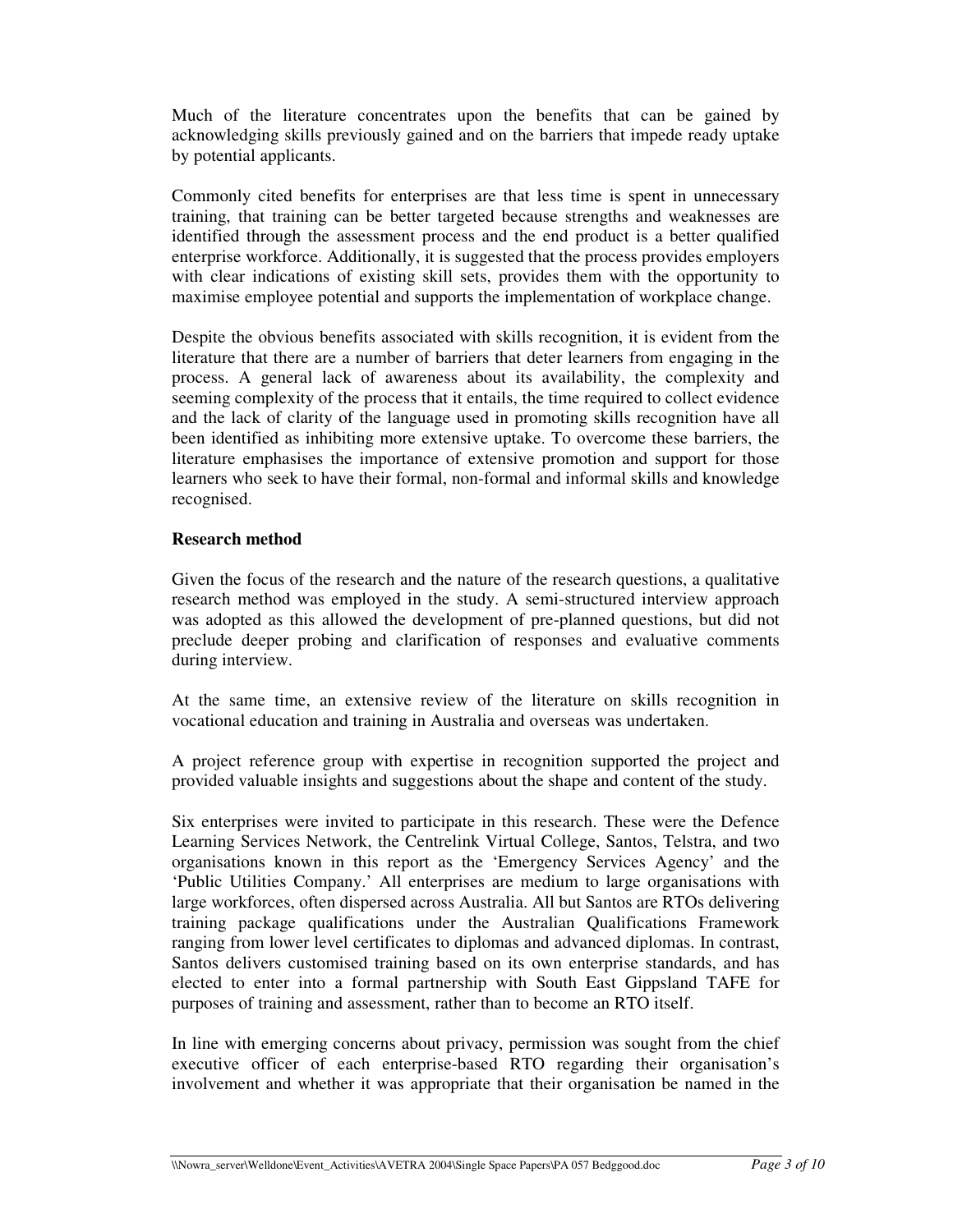study. Information sheets were distributed to interview and questionnaire respondents, along with personal consent forms.

The records of interview derived from the interviews with all informants were analysed by hand using a coding and categorisation strategy. This approach allowed the systematic identification of major themes, commonalities and variances across enterprises, together with variations and inter-relationships within organisations.

### *Limitations of the study*

The sample of enterprises was unavoidably skewed in favour of large and wellresourced organisations. Two of them (Centrelink's Virtual College and the Defence Learning Services Network) belong within two of Australia's largest Commonwealth government departments. This should be borne in mind when the findings are read, as their observations will not necessarily be applicable to all enterprise-based RTOs, especially not to those located within small organisations.

The scope of this study also precluded a larger sample size than the one here described. However, the observations arising from the investigation of recognition practices in these six enterprises is remarkably consistent with the findings of much larger studies, and so it may be assumed that the size of this sample is not, in fact, a limitation to the veracity of its findings.

As with so many studies in the vocational education and training sector, it was relatively easy to gain access to the participating enterprises and their senior managers, trainers and assessors, but it was almost impossible to gain access to those undertaking the processes of recognition and/or training. Therefore, this research bases its findings of employees' experiences of recognition on the observations of many fewer employee participants than had originally been planned.

# **Findings and discussion**

As might have been expected, the enterprise-based training organisations which participated in this study had the same reasons for engaging in assessment by means of recognition that have been established in the literature as the reasons which prevail throughout the vocational education and training sector.

In enterprises, learners are somewhat differently situated than are their peers undertaking training and applying for recognition in either public or private training providers. Employees in enterprises that are also registered training organisations must accommodate their personal training needs to the business needs of their organisation, and it follows that the same must be the case for recognition.

Business needs, however, were not the only drivers of training and recognition activity in the enterprises in this study. The two large government agencies, the Defence Learning Services Network and the Centrelink Virtual College, are governed by legislatively determined requirements, which in some instances must be delivered or reported on within very tight timeframes. Similarly, after the many bushfires in Australia in the summer of 2003, seven compulsory competencies were introduced that all bush fire fighters had to achieve before the start of the 2004 season.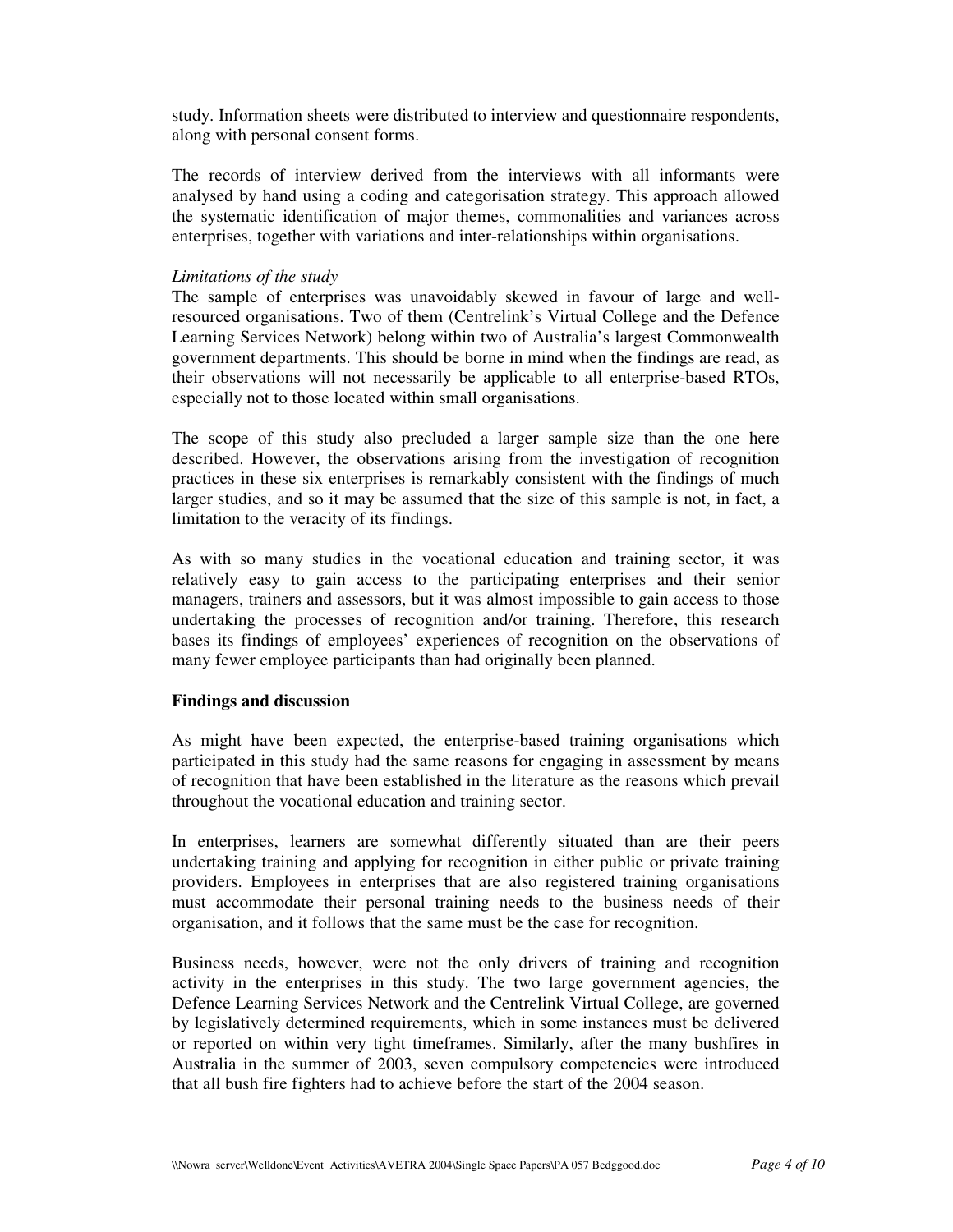Other participating enterprises also identified legislation as driving training and assessment activities; for example, in occupational health and safety and other areas of public safety.

More than one organisation indicated that their training program was linked to their quality system, and recognition was often an integral part of achieving the degree of formal staff qualification required by ISO 9000 or similar quality certification. Two of the participating enterprises suggested that the fact that their ageing workforces had considerable experience was one reason that they were pursuing certification via recognition. Both the employees and the enterprise stood to gain from having the employees' existing, current skills recognised, rather than having to undergo expensive and time-consuming training.

Although the training and recognition needs were quite disparate in the participating enterprises, all of them had as their ultimate goal, improved productivity and enhanced business practice. Working with limited training resources, it was clearly evident to them that the training dollar would go further if redundant training could be eliminated, and the end product was likely to be a much better qualified enterprise workforce. These views echoed those that are widely expressed in the literature (Scottish Qualifications Authority 2000; Bloom & Grant 2001; Wheelahan et al 2002b; Manitoba Education Training and Youth 2003).

### *The process*

Within the various enterprises recognition appeared to be more structurally embedded in their training and assessment activities than is often the case in non-enterprise training providers. The process of skills recognition conducted by public and private training providers generally occurs prior to enrolment and as such is treated separately from the training that takes place beyond that point. In enterprise settings, this separation is less likely to occur.

Where recognition processes were well-entrenched in the enterprises' training culture, they typically had in place the following elements: information sessions, recognition workshops, supply of evidence lists, individual meetings between learners and workplace assessors, negotiated opportunities for recognition assessment to be undertaken, and time during work hours to prepare their applications. Enterprises identified the need for sound planning and assessment processes to support the recognition process and for the personnel to implement it and support their workers in their applications.

Some enterprise-based RTOs had the facilities to support this activity in an online environment. At Santos, for example, learners go to the organisation's intranet to find learning materials and to discover what to expect from the process. They can then download an assessment matrix that comprises both tasks and assessment instruments, perform self-assessment and source a workplace assessor who has the skills to assess in the particular competency of interest to the learner. Once the recognition has been conducted, the assessor's decision is recorded electronically in the learner's training file and on hard copy.

Evidence required for recognition varied from enterprise to enterprise in this study. To some extent, the form followed the nature of their work and the recording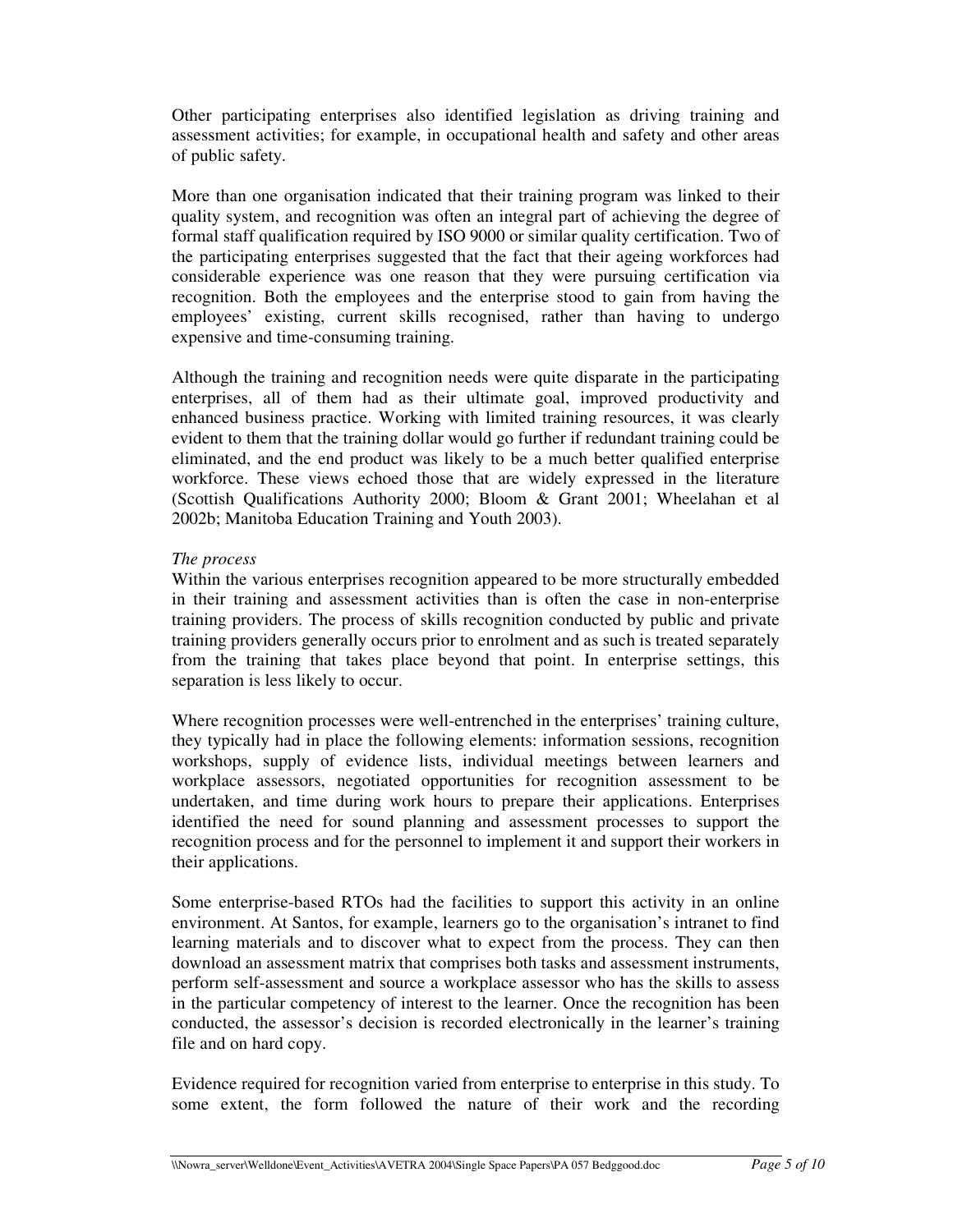mechanisms in place in the organisation. For example, in one high-tech enterprise, employees could produce printouts of the jobs they had worked on in a given timeframe and use this as evidence of the performance of certain competencies. For others, the portfolio was the standard format of evidence presentation. As one assessor said, 'Some people still baulk at it, but [the portfolio] is so embedded in this company now that you would have to have something really sophisticated to replace it.'

Most enterprises provided some form of guidelines or exemplars of the types of evidence required, and some supported this further with more detailed information packs and telephone access to assessors. In Centrelink, employees are provided with an evidence checklist that they can mark off as they collect the evidence required for their portfolio. Feedback indicates that not only have employees found this very helpful, but so have their team leaders. Defence, by contrast, has withdrawn their guide to preparing a portfolio, as they found that it was influencing all recognition candidates to prepare portfolios, even where this was not the most appropriate form of evidence. The information has now been integrated into generic candidate information about the recognition process.

Each enterprise-based RTO applied recognition as suited its own business purposes or organisational philosophy. In some enterprises, recognition was an enterprise-wide undertaking; in others it was pursued at the discretion of individual employees or work teams, according to particular needs. In some enterprises, those needs were even site-specific, so that employees transferring to another plant might need to revisit their training and assessment needs. In enterprises where recognition of current competency was tied to performance appraisal, it is likely to be subject to annual reassessment, and this is a significant difference to the practice in non-enterprise registered training organisations.

Santos has a long-standing auspiced arrangement with East Gippsland Institute of TAFE (Bateman & Clayton, 2002) whereby the whole of the workforce is recognised against base level, non-endorsed competencies and employees can then be recognised against the relevant training packages through their TAFE partner. The organisation's intention is that all employees will be competent before they apply for recognition. This form of recognition varies from the other case studies. East Gippsland Institute of TAFE assisted in the development of the enterprise competencies and extensive mapping and consultation occurred prior to the agreement.

### *Employer perspectives*

It was apparent that recognition had a firm place in the training and assessment activities of each of the enterprises that participated in this study. That is not to say that it was being implemented to an equal degree in each enterprise. In fact, levels of recognition can be seen as fluctuating in sync with each enterprise's business cycle or the organisational life cycle of its employees. One enterprise-based RTO pointed out that levels of recognition had, a few years previously, been very high, but that there had not been an ongoing demand for recognition once the initial demand had been satisfied. It could be said that recognition had reached saturation point in that enterprise for the moment. That did not mean that the organisation had any less of a commitment to it. In another enterprise the recognition process represented a particular point in time with a particular purpose, rather than an ongoing process.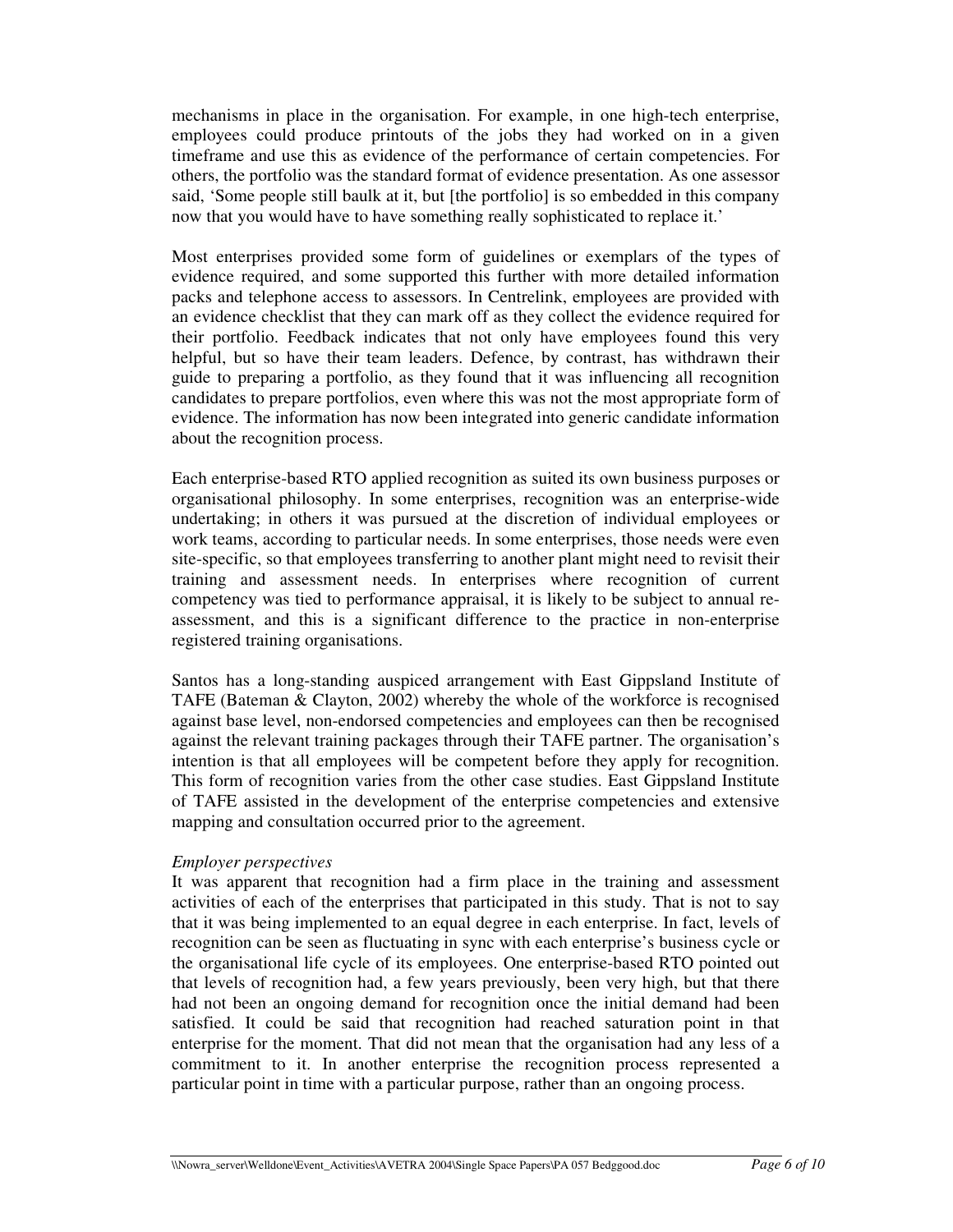Although only two of the participating enterprises mentioned the place of recognition within their current enterprise based agreements, it may be assumed that this situation would prevail in many organisations and serve as a significant influence on the extent to which recognition is offered. Interestingly, only one of the enterprise-based registered training organisations in this study cited compliance with the Australian Quality Training Framework as one of their reasons for offering recognition. This is in marked contrast to the findings of the study undertaken by Bowman et al (2003), who found that the new regulatory framework was the major driver for RTOs in the sector to offer skills recognition.

One enterprise made it clear that recognition was but a part of the more global quality assurance processes that their organisation was committed to in order to maintain its national and international status. Indeed, they saw their RTO as a 'subset' of their quality activities, given the demand by quality certification programs for enterprises to ensure that their staff are appropriately trained, assessed and qualified.

For Centrelink, recognition was described as 'absolutely fundamental in meeting our training needs.' As a senior trainer said, 'If we had to deliver formal training for every skill and knowledge need that we identify we would be overloaded with training.' In this enterprise, recognition activity is increasing due to demand from employees. Centrelink expects this increase in demand to continue, along with increased numbers of employees undertaking further study, given that there is now a link between vocational qualifications and pay point progression. Indeed, recognition activity had either plateaued or was on the increase in all of the enterprises in this study.

For another enterprise, their recognition process brought a number of unexpected benefits, particularly the confirmation that a large number of their workers did possess many skills that could be formally recognised. As well, the recognition process has raised the profile of vocational education and training within the enterprise, and strengthened its culture of learning. They considered that the recognition process itself had an unexpected flow-on effect across the organisation in that it lifted the expertise of everyone: human resources personnel, supervisors and the trainers themselves.

### *Employee perspectives*

Employees experienced the same hurdles or barriers as have been documented elsewhere for candidates for recognition. Finding the requirements of the process difficult to understand and not feeling able to compile a portfolio of evidence that would meet the requirements were chief among these.

Employees in enterprise-based registered training organisations found the same factors helpful as do candidates elsewhere: assessors who take the time to give individual advice as to the requirements being the most frequently cited enabler of a successful recognition experience.

Chief among the reasons given by employees for applying for recognition was the opportunity it provided to have existing skills not only recognised, but certified. One employee had been with his organisation for 20 years, but had no documentary evidence of the extensive skills he had acquired in that time. Employees such as this man felt that recognition was particularly relevant to people like him when it came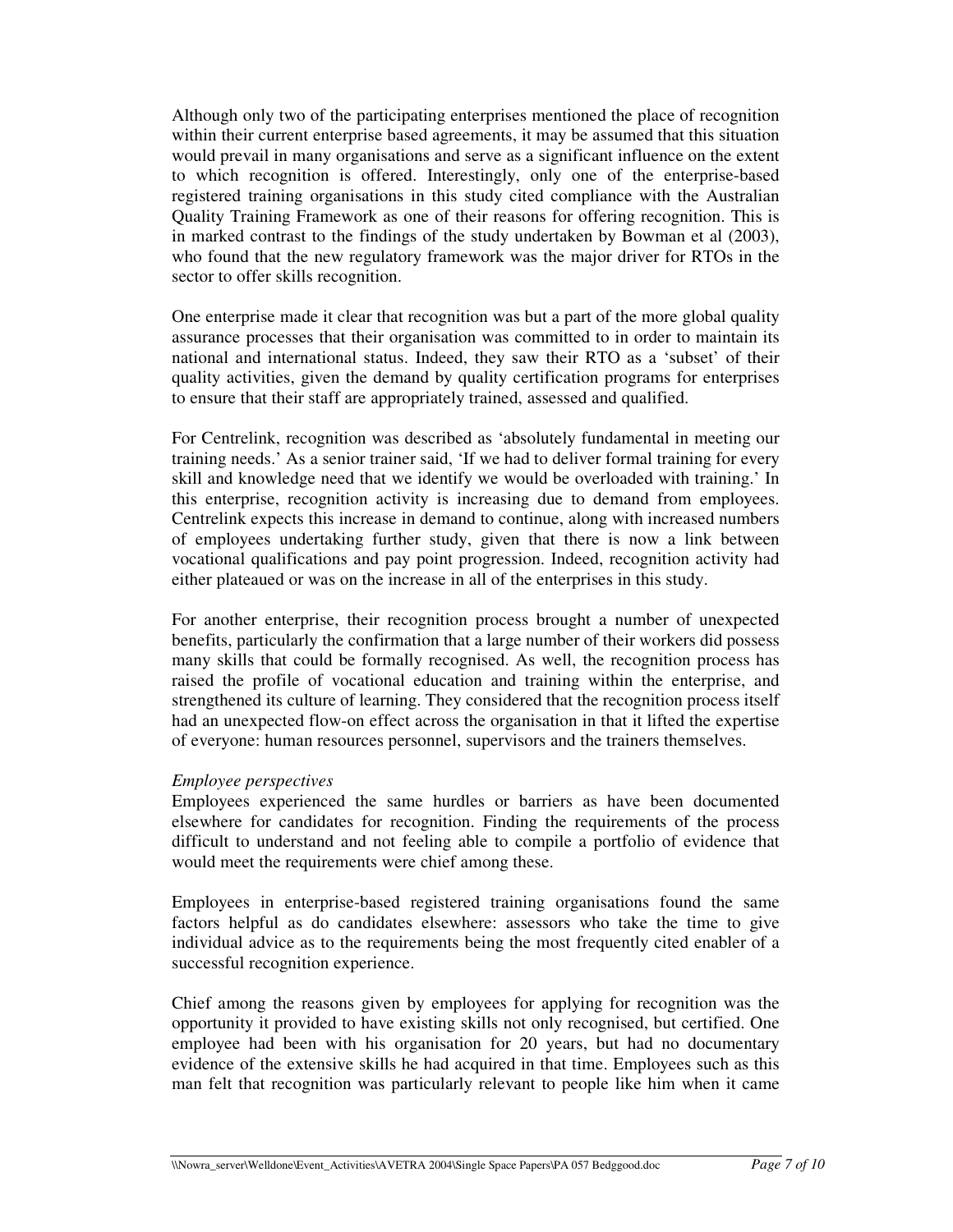time to compete for promotion with younger employees, some of who now enter the workforce with double degrees.

Several employees had found the recognition process useful as a means of identifying their own skills gaps. One even said he would recommend it to others as a 'cheap way of finding out what you don't know.' More often, employees referred to the benefits to their own learning that the recognition process triggered, and to the benefits to management of knowing where a team's skills and gaps lay. One employee described the recognition process as a useful refresher, reminding her 'how much I do know.'

One employee noted that recognition had been beneficial to him in unexpected ways, citing particularly the networking opportunities that it had provided. Several mentioned that their personal and organisational perspectives had been broadened by the exercise.

Employees could readily identify the benefits of recognition to their organisation, citing the same advantages as those given by those who spoke on behalf of the enterprise: savings of time and money, efficiency, assurance of a skilled workforce.

The training and assessment managers interviewed for this study all expressed unequivocal support for recognition and felt, in all but a few instances, that it was well promoted and supported in their organisations. It was not always the case, however, that employees had a thorough understanding of the potential extent of that support.

#### *Benefits of enterprise RPL*

The benefits of skills recognition to the enterprise were also appreciated and understood by those employees who participated in this research. The majority of employees saw the benefits as being mutual and could readily cite many benefits of the recognition process such as: having their existing skills recognised and certified; accessing a process that offered them a high degree of flexibility; identifying skills gaps; achieving nationally recognised and portable qualifications that were valued outside the enterprise, particularly when they were applying for other jobs; and being introduced to new opportunities for networking within their organisations.

Employees expressed strongest satisfaction with recognition where they had received good support throughout the process, especially where they had had mentors or where assessors had made themselves available for consultation prior to conducting the recognition assessment. Aspects of recognition that were presented as having been problematic, like the compilation of portfolios of evidence, tended to be seen as such in instances where employees had felt that they had been left to negotiate their own path through what was often a complex and time-consuming process. Where employees had had a reasonable level of support, there were rarely complaints about any aspect of the recognition process.

#### *Negative outcomes*

Several employees identified the amount of time required to put evidence together for recognition as the major deterrent to higher levels of participation in the recognition process, both for themselves and for their peers. They said that often it was easier to do the training, if it was available, in preference to applying for recognition.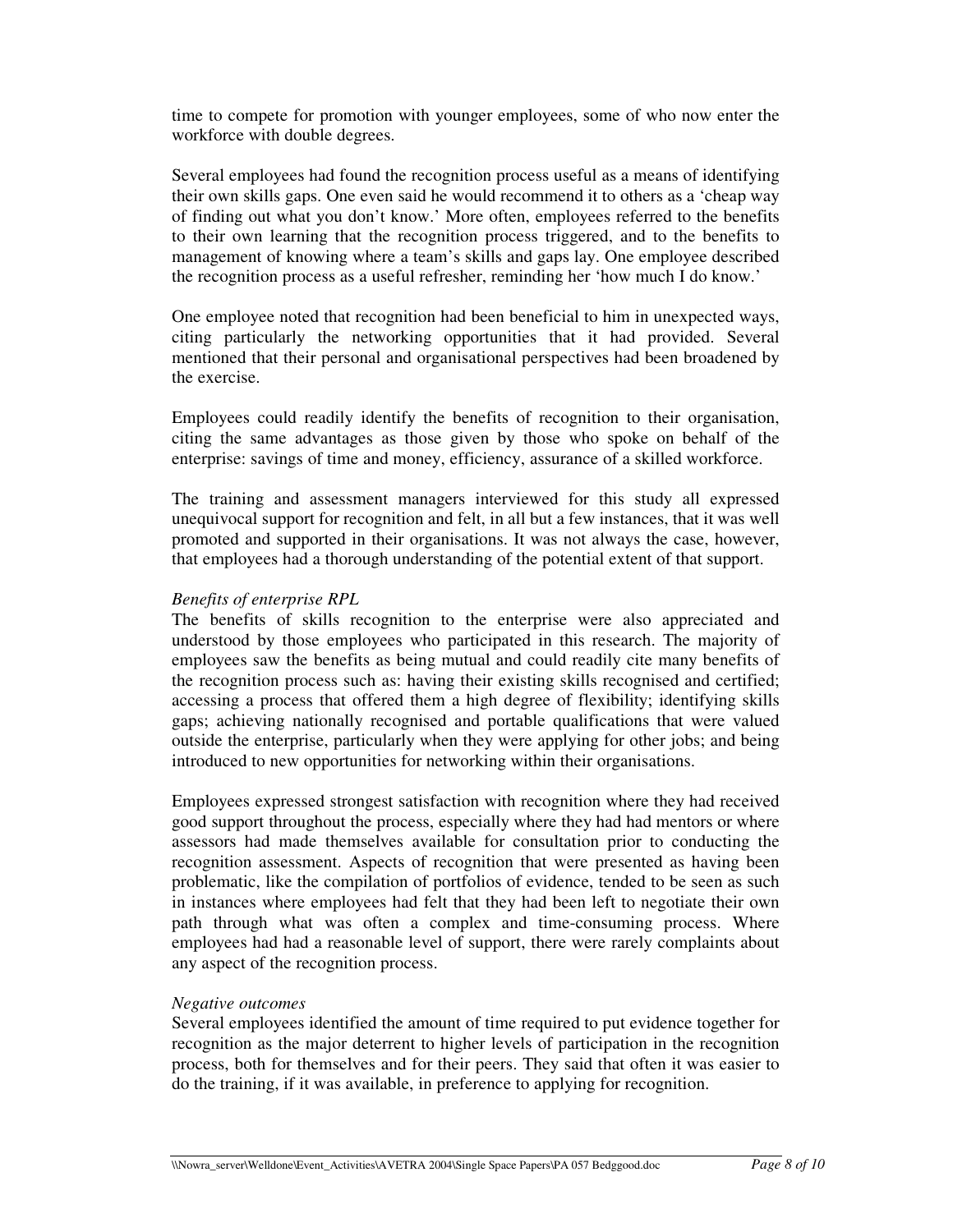Some employees with significant previous life experience resented the requirement to undergo assessment for recognition purposes. Some felt that other qualifications they held were superior to those required by their current employer; some were unhappy about their enterprise's five-year limit on currency; others found the process itself humiliating. Several commented that it seemed ironic to them that the recognition process seemed to contradict the recruitment process, with the former establishing deficits in skills that the latter had specifically found the employee to possess. 'You are trying to prove that you can do the job that you were hired to do in the first place,' commented one employee.

In enterprise-based RTOs where the organisation did not provide adequate briefing for potential candidates for recognition, employees suggested that 'the hardest thing was getting our head around what they wanted.' They often felt that the process required them to 'jump through hoops' in order to qualify for their next pay increment. Rather than assisting with their learning, these employees saw recognition as only a means to an end.

Many employees expressed surprise at the amount of time that the process took, not only to accumulate sufficient evidence themselves, but for a decision to be made. Similar concerns were expressed by the learners who participated in the study conducted by Bowman et al (2003), and this is one of the most significant barriers to more broad-ranging uptake of recognition across the vocational education and training sector.

In some cases although employees had the competencies and had attained recognition, they were not able to progress beyond a certain pay point or proceed to a promotion if there was no vacancy at that level in the enterprise. While this could cause some resentment among employees, employers may see it as advantageous to have a pool of skilled and certified employees to choose from when that vacancy does occur.

It can be assumed that employees in enterprises are no different to their peers pursuing recognition in any other type of RTO. Indeed, such responses support the Bateman and Knight (2003) analysis, which noted that much of the criticism of recognition related more to the administrative processes and the resultant issues rather than to the concept of recognition itself.

What these observations highlight is the importance of widespread support in enterprises where recognition is being promoted and applied as a means of assessing and certifying the skills of employees. Some employees and some managers of assessment indicated that the benefits and importance of skills recognition were not always understood or supported by all other levels of management. If the promotion of recognition within enterprises is to be really effective, all stakeholders in the recognition process need to be identified and targeted, not only those who are potential candidates.

### **Conclusions**

The enterprises and their employees involved in this study provided significant information about how recognition within enterprise-based recognised training organisations can operate. They were also very clear about 'what was in it for them'.